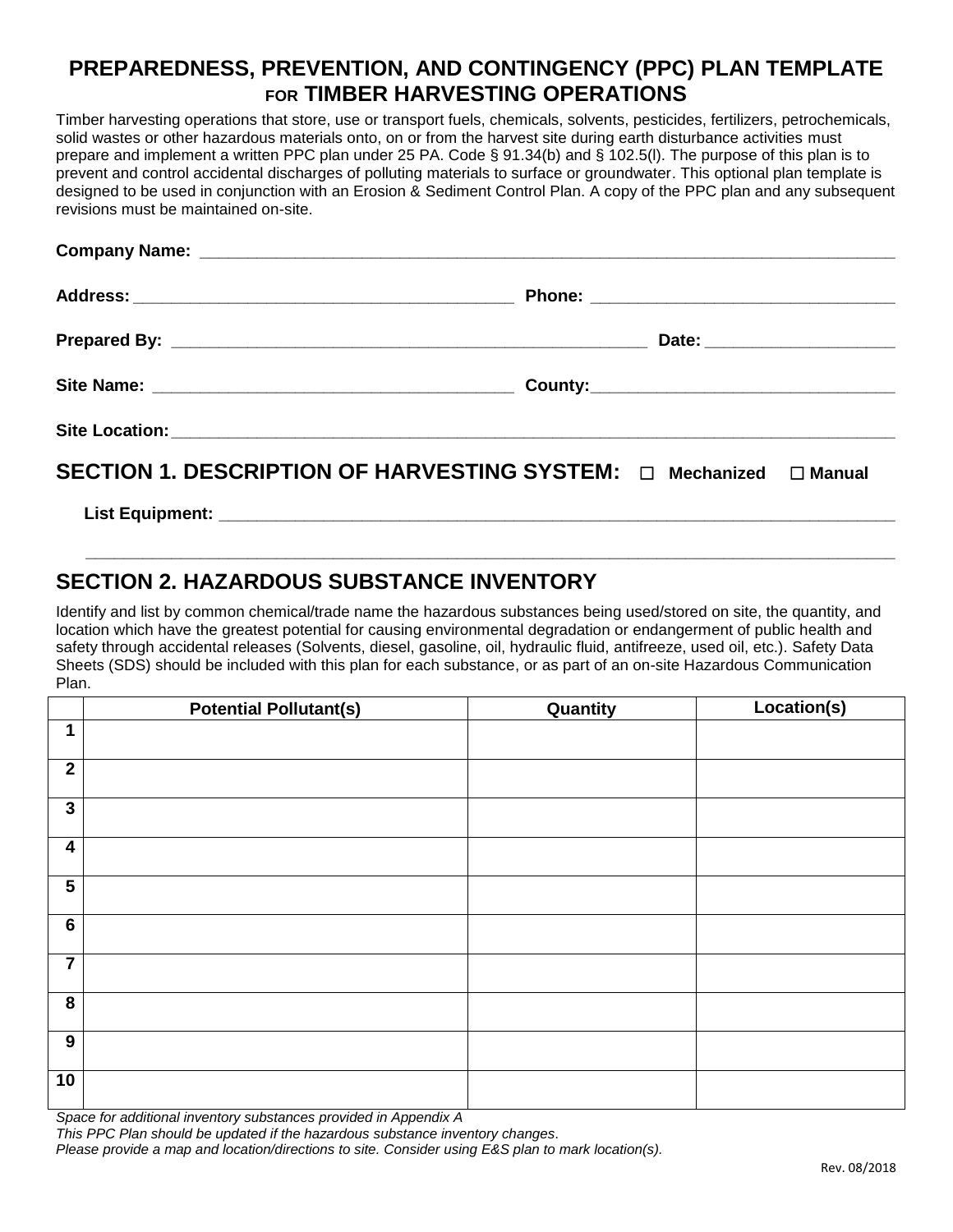# **SECTION 3. SPILL PREVENTION**

Preventative approaches will be used to avoid unwarranted releases of the materials listed in Section 2:

- Proper labeling for all hazardous substances.
	- $\circ$  Substances will be stored in their original containers or appropriate substitute. Original label information will be added to container for all transferred substances unless immediately used.
- Hazardous substances will be stored, used, and dispensed in a way that prevents contamination.
	- $\circ$  Substances will be organized in a neat and orderly manner in a designated storage area.
	- $\circ$  Secondary containment (spill pallets/decks, drip pans, dikes, berms, absorbents, etc.) will be provided when storing hazardous substances in large quantities to prevent contamination from a leaking container.
	- $\circ$  Equipment and storage containers will be located away from surface or ground water sources and operations that could cause accidental releases.
- Inspections and preventative maintenance.
	- o Equipment listed under Section 1 and all storage containers and dispensing equipment will be inspected and maintained daily to eliminate the greatest possible chance of a failure that will cause a spill.
	- $\circ$  Emergency spill equipment will be maintained to ensure its proper operation in time of emergency.
- Trash and other potential pollutants will be regularly collected and properly disposed.

**List other spill prevention measures being taken** *(Storage procedures, Equipment inspection & maintenance procedures, Dispensing procedures, etc.)*:

\_\_\_\_\_\_\_\_\_\_\_\_\_\_\_\_\_\_\_\_\_\_\_\_\_\_\_\_\_\_\_\_\_\_\_\_\_\_\_\_\_\_\_\_\_\_\_\_\_\_\_\_\_\_\_\_\_\_\_\_\_\_\_\_\_\_\_\_\_\_\_\_\_\_\_\_\_\_\_\_\_\_\_\_\_\_\_\_

\_\_\_\_\_\_\_\_\_\_\_\_\_\_\_\_\_\_\_\_\_\_\_\_\_\_\_\_\_\_\_\_\_\_\_\_\_\_\_\_\_\_\_\_\_\_\_\_\_\_\_\_\_\_\_\_\_\_\_\_\_\_\_\_\_\_\_\_\_\_\_\_\_\_\_\_\_\_\_\_\_\_\_\_\_\_\_\_

\_\_\_\_\_\_\_\_\_\_\_\_\_\_\_\_\_\_\_\_\_\_\_\_\_\_\_\_\_\_\_\_\_\_\_\_\_\_\_\_\_\_\_\_\_\_\_\_\_\_\_\_\_\_\_\_\_\_\_\_\_\_\_\_\_\_\_\_\_\_\_\_\_\_\_\_\_\_\_\_\_\_\_\_\_\_\_\_

\_\_\_\_\_\_\_\_\_\_\_\_\_\_\_\_\_\_\_\_\_\_\_\_\_\_\_\_\_\_\_\_\_\_\_\_\_\_\_\_\_\_\_\_\_\_\_\_\_\_\_\_\_\_\_\_\_\_\_\_\_\_\_\_\_\_\_\_\_\_\_\_\_\_\_\_\_\_\_\_\_\_\_\_\_\_\_\_

\_\_\_\_\_\_\_\_\_\_\_\_\_\_\_\_\_\_\_\_\_\_\_\_\_\_\_\_\_\_\_\_\_\_\_\_\_\_\_\_\_\_\_\_\_\_\_\_\_\_\_\_\_\_\_\_\_\_\_\_\_\_\_\_\_\_\_\_\_\_\_\_\_\_\_\_\_\_\_\_\_\_\_\_\_\_\_\_

# **SECTION 4. SPILL CONTAINMENT & MITIGATION**

- Spills will be contained to the smallest area possible through the use of shovels and dirt mounds and/or a spill control kit containing absorbent materials. Specifications for all on-site emergency spill equipment, including fire extinguishers, will be attached to this plan. Every effort will be taken to prevent any direct flow into a water course.
- To the extent possible, hazardous materials and contaminated soil or other contaminated materials will be collected for proper disposal or cleaning. In the case of a significant event, a commercial control and cleanup company will be contacted.

**\_\_\_\_\_\_\_\_\_\_\_\_\_\_\_\_\_\_\_\_\_\_\_\_\_\_\_\_\_\_\_\_\_\_\_\_\_\_\_\_\_\_\_\_\_\_\_\_\_\_\_\_\_\_\_\_\_\_\_\_\_\_\_\_\_\_\_\_\_\_\_\_\_\_\_\_\_\_\_\_\_\_\_\_\_\_\_\_**

**\_\_\_\_\_\_\_\_\_\_\_\_\_\_\_\_\_\_\_\_\_\_\_\_\_\_\_\_\_\_\_\_\_\_\_\_\_\_\_\_\_\_\_\_\_\_\_\_\_\_\_\_\_\_\_\_\_\_\_\_\_\_\_\_\_\_\_\_\_\_\_\_\_\_\_\_\_\_\_\_\_\_\_\_\_\_\_\_**

**\_\_\_\_\_\_\_\_\_\_\_\_\_\_\_\_\_\_\_\_\_\_\_\_\_\_\_\_\_\_\_\_\_\_\_\_\_\_\_\_\_\_\_\_\_\_\_\_\_\_\_\_\_\_\_\_\_\_\_\_\_\_\_\_\_\_\_\_\_\_\_\_\_\_\_\_\_\_\_\_\_\_\_\_\_\_\_\_**

**\_\_\_\_\_\_\_\_\_\_\_\_\_\_\_\_\_\_\_\_\_\_\_\_\_\_\_\_\_\_\_\_\_\_\_\_\_\_\_\_\_\_\_\_\_\_\_\_\_\_\_\_\_\_\_\_\_\_\_\_\_\_\_\_\_\_\_\_\_\_\_\_\_\_\_\_\_\_\_\_\_\_\_\_\_\_\_\_**

**\_\_\_\_\_\_\_\_\_\_\_\_\_\_\_\_\_\_\_\_\_\_\_\_\_\_\_\_\_\_\_\_\_\_\_\_\_\_\_\_\_\_\_\_\_\_\_\_\_\_\_\_\_\_\_\_\_\_\_\_\_\_\_\_\_\_\_\_\_\_\_\_\_\_\_\_\_\_\_\_\_\_\_\_\_\_\_\_**

**List and describe clean-up procedure(s) and identify location of available emergency equipment:**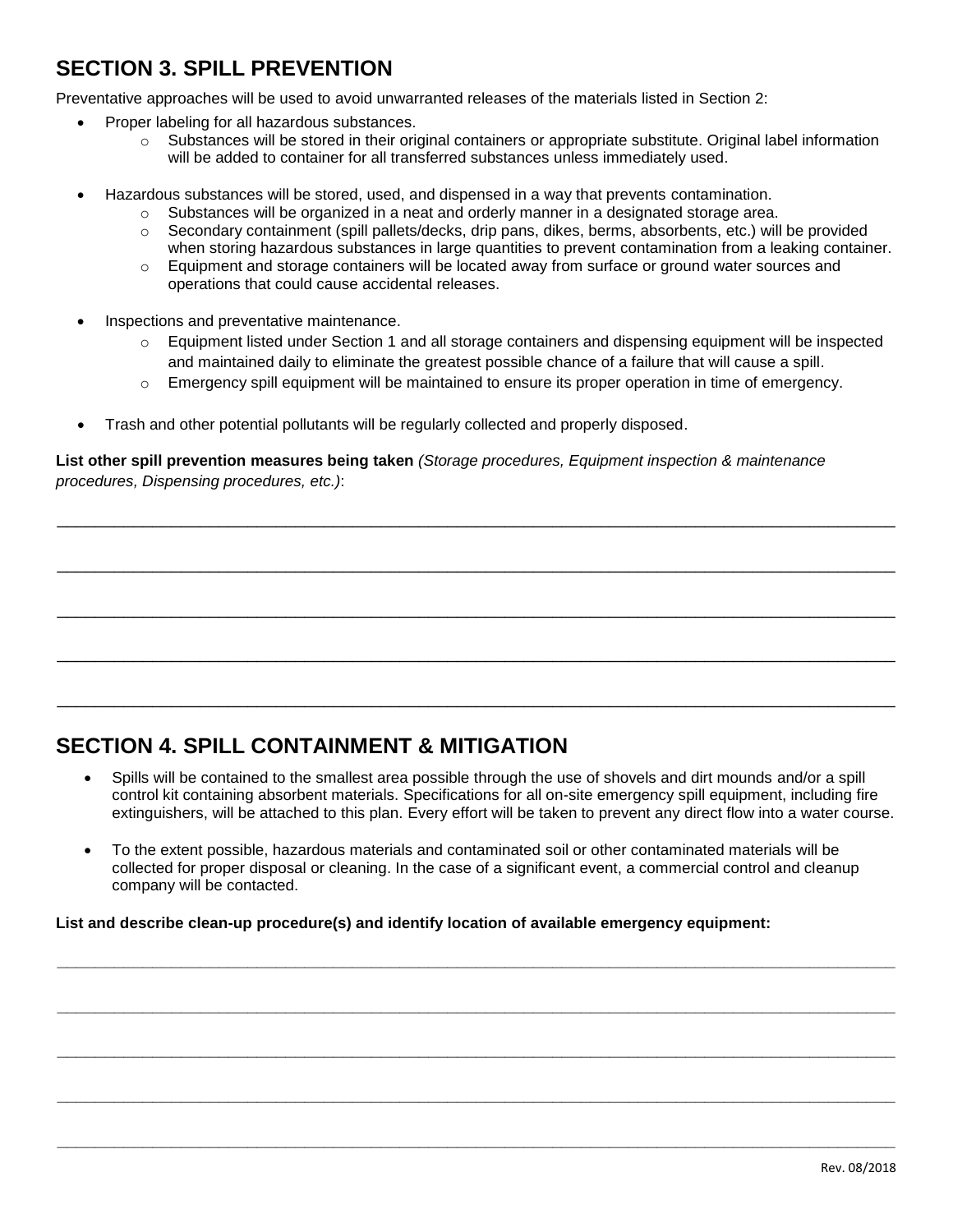# **SECTION 5. EMERGENCY PROCEDURES**

The provisions of this plan will be carried out whenever emergency situations arise which endanger public health and safety, or the environment.

- In the event of injury, fire or potential fire, or spill of a hazardous substance that could lead to an emergency situation, contact 911 immediately.
- If a worker becomes exposed to a hazardous chemical, emergency treatment as specified by the Safety Data Sheet (SDS) or label will be immediately applied. Whenever the question of the need for further medical treatment arises, emergency services (911) will be contacted or the individual will be transported to the local hospital. A copy of the SDS and/or label will be transported with the exposed individual. The supervisor of an area in which hazardous chemical release, spill or exposure occurs, will immediately after taking emergency action, which includes the spill containment and mitigation measures in Section 4 of this plan, notify the emergency coordinator(s) listed in this plan of the event.
- Workers will immediately, within minutes, notify the immediate supervisor of any release, spill, or human exposure to a hazardous chemical. If it is a significant release into the environment or is a spill on non-owned property or onto a surface or ground water supply, the DEP, local emergency service agency and/or fire will be notified.

#### **IMPLEMENTATION PROCEDURE - CHAIN OF COMMAND**

All supervisors and employees will review the plan and be thoroughly familiar with its provisions. The following emergency coordinators will be responsible for maintaining and implementing this plan. This list will be updated as necessary.

|           | <b>Contact Name</b> | <b>Contact Information</b> | Duties and Responsibilities* |
|-----------|---------------------|----------------------------|------------------------------|
| Primary   |                     |                            |                              |
| Secondary |                     |                            |                              |
| Other     |                     |                            |                              |

Duties may include materials inventory, operational risk assessment, employee training, prevention procedures, spill countermeasures and cleanup, maintaining emergency supplies, and spill reporting. Coordinators should have a thorough understanding of their responsibilities.

# **SECTION 6. SPILL REPORTING**

DEP Notification: In the event of a hazardous substance being discharged into waters of the Commonwealth; it is the responsibility of the person in charge to immediately notify the Department of Environmental Protection (DEP) of the location and nature of the event and, if reasonably possible to do so, to notify known downstream water users.

# **Statewide DEP Emergency Notification Number: 1(800) 541-2050**

*DEP will be notified immediately when there is an accident or incident in which a toxic substance or other substance that could cause pollution is discharged into waters of this Commonwealth (25 Pa. Code § 91.33 under Pennsylvania's Clean Streams Law). Waters of the Commonwealth include not only streams wetlands and other surface waters, but also groundwater, storm sewers, and ditches. Furthermore, the person responsible for the discharge will 1) notify known downstream users of the waters if reasonably possible to do so, 2) immediately take or cause steps to be taken to prevent injury to downstream users of the waters, and 3) remove any residual substances from waters of the Commonwealth within 15 days from the incident. This responsibility falls on the person in charge of the substance at the time, or owning or in possession of the premises, facility, vehicle or vessel from which the substance is discharged. DEP's Chapter 91*  regulations do not include a threshold on when a spill or pollution incident must be reported to DEP. DEP may impose civil *penalties up to \$10,000 per day for failure to notify.*